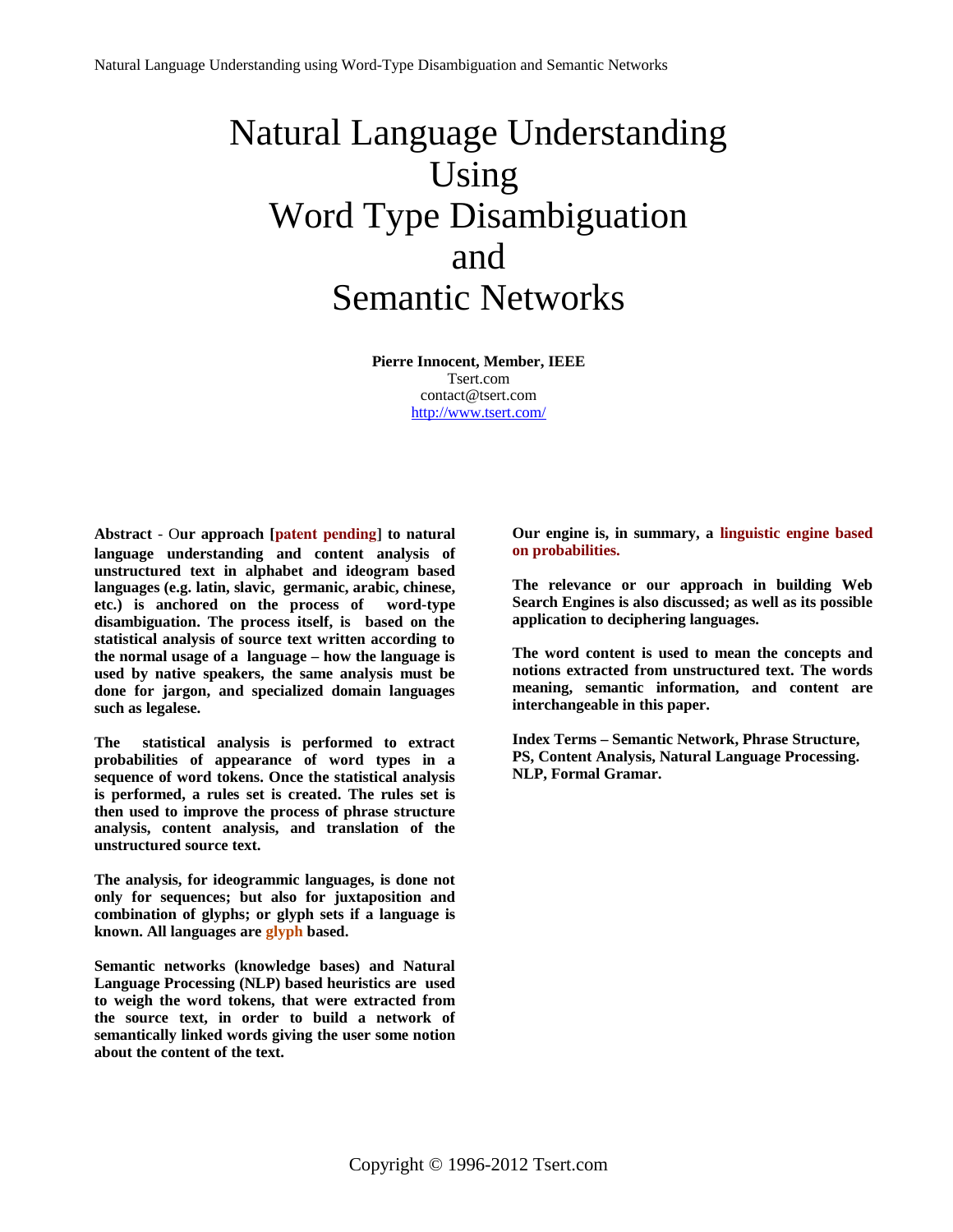## **I. Introduction**

# THE statisticsbased approach [*CETE Algorithm &*

*Process, patent pending* described in this document is used to extract content from unstructured text.

Our primary goal was to improve accuracy where information retrieval, translation, and content analysis is concerned. Our secondary goal was to base the technology, used to perform the above mentioned tasks, on the same Natural Language Processing (NLP) engine.

Other approaches to performing these tasks rely on technology such as word clustering (Internet searchengines, IBM's [Web Fountain], and semantic lattices [NITLE]. Mathematics is the primary tool in these technologies. The NITLE approach, with semantic networks built using relationships between keywords based on co-occurence/clustering statistics, does not work as well as our approach.

Our uniform approach based on **word-type** disambiguation, semantic networks, and a natural language processing engine is believed to be more accurate -- based on our results<sup>[1](#page-1-0)</sup>. Natural language understanding, not mathematics, is used to improve accuracy, by getting the NLP engine to understand text as a human reader, with semantic networks as knowledge bases.

## **II. Problems**

#### *A. Word Clustering*

*Word clustering is a technique for partitioning sets of words into subsets of semantically similar words (EAGLES Central Secretariat)*. It relies on statitistics referred to as distributional evidence of words within a particular segment of wors called cluster. Because word clustering is primarily based on mathematical constructs, using statistics and probabilities; its accuracy where informational retrieval is concerned cannot be as high as a system, which is built to extract content from the processed text.

The other limitation to word clustering is the definition of a cluster, as an arbitrarily sized segment or sequence of word tokens; whereas a person understands clusters and segments to simply mean either a sentence or a paragraph, which in themselves convey content o meaning. The way a writer ends a sentence or paragraph, and starts a new one contains semantic information or content. The way punctuation is used also conveys content.

#### *B. Statistics Based Translation Systems*

New approaches to translation, based on statistics, have been developed lately, which supposedly improve the resulting text. The systems, built using these approaches, are mainly *Copy&Paste* translation systems, where previously translated text is processed and indexed, and any segment/sequence of words that match the sequence in the text being processed, are extracted from the previously translated target text, amd placed in the resulting translated text. There are several limitations to the approach used in these systems:

- 1. As previously mentioned, punctuation conveys content; the way, it is used, may change the actual sense of a sentence. This is not taken into account in these systems.
- 2. The segment, to be translated, is not found in the previously translated text database; therefore results, if not using our approach will be the same as in old tranlation systems.
- 3. Structural ambiguities, in a particular sequence of words, may not be resolved through old approaches to phrase structure analysis. The statistics used in these systems do not resolve these ambiguities -- see Appendix-C.

## **III. Solution**

#### *A. Basics*

We based our approach on the recognition of the basic ambiguities, which are at the root of all languages, both in structure and meaning. Structure, as in phrase structure which is related to grammar and syntax [3]; and meaning, as in word-sense and in understanding content where knowledge bases (semantic networks) need to be accessed.

Statistics, dealing with word type distribution were extracted from randomly downloaded text; and a rules set, based on these statistics, was created. The rules set was then used to parse text, written in the same language, using normal phrase structure analysis. Every subsequent step, such as translation and content extraction is based on the disambiguation of word types and its use in phrase structure analysis **[***patent pending*].

<span id="page-1-0"></span><sup>&</sup>lt;sup>1</sup>See<http://www.tsert.com/content-analysis.htm>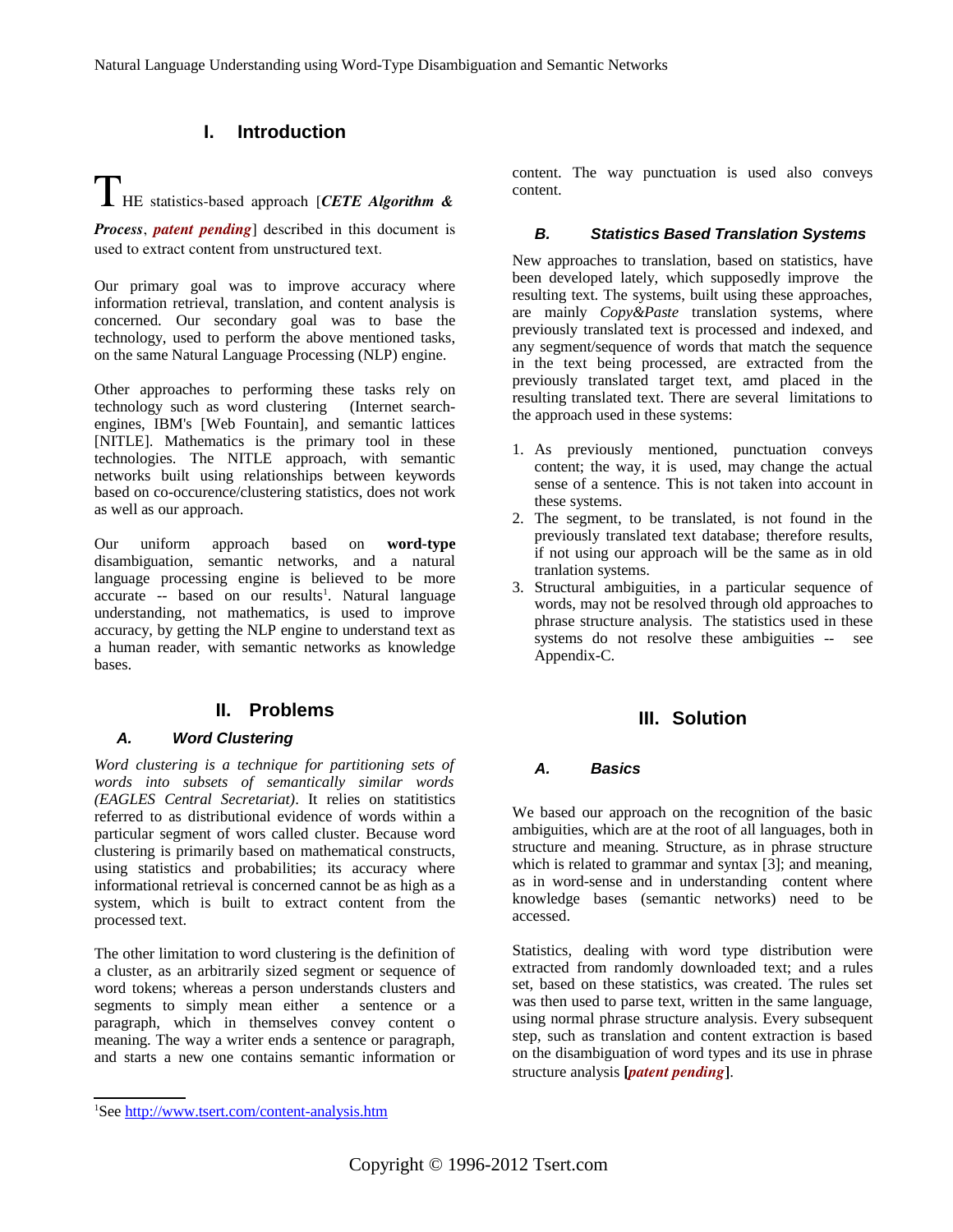#### *B. Word-Type Disambiguation*

When it comes to phrase structure, word sense disambiguation [Bri95] is what most systems rely on, when processing text. These systems use word clustering as their primary tool. Word type disambiguation which is the typing of the word itself, before any attempt at wordsense disambiguation is made, is what our system relies on, for understanding and extracting content from the source text **[** *patent pending* **]**.

Statistics of word type distribution, that is the probability of appearance of a word type in juxtaposition to other word types, is extracted. The statistics that are used, are statistics regarding the distribution of one word type in juxtaposition with one forward and one backward word type; it is a 3-word window of cluster. Accuracy could be improved by increasing the cluster size to 5; but the complexity of the statistical analysis and of the creation of the rules set would be increased exponentially.

The *CETE* algorithm is based on the understanding of language, as seen by the computer science field of formal grammars. The word types themselves are the usual grammar based word types such as **nouns**, **verbs**, **adjectives**, **adverbs**, **prepositions**, etc.. For improved accuracy, punctuation is also treated as a word type in our approach – see **Appendix-C**.

#### *C. Rules Set*

The rules set, which is created using the extracted statistics, is biased towards the way a human reader (native speaker of the language) would understand a particular segment or section of a sentence.

The statistics themselves may say that the probabilities that a word, following the one under examination, may be a **noun** or a **verb** are equal; our system therefore needs ways to weigh one choice, more than another. Following are some of these heuristics **[** *patent pending* **]**:

- 1. Biasing the system as mentioned above.
- 2. Accessing a semantic network or knowledge base for additional information about the word being examined.
- 3. Examining the semantic context in which the word is positioned; that is, first the sentence, and then the paragraph, page, chapter, book or document, which are the only clusters of any sgnificance to our system.

See **Appendix-A** for an example of a rule.

The rules set is used to build a finite state machine. Sequences of words are then fed to the machine. The result is a sequence of typed words that is then analyized with regards to phrase structure. A given sentence is seen as a series of typed words. Some sequences of typed words, when their word-sence is added, are easily recognizable; such as proverbs and colloquialisms. Such sequences are kept in easily accessible databases. Such sequences retain the same semantic information, even when their word-sense is replaced by similar ones. An example, is the sequence '*elementary, my dear watson*', see **Appendix-D**.

An *evolutionary* approach will be taken to generate a rules set for a given language. The evolutionary technique will be made possible by using the difference algorithm, provided by our translation engine. The process is straightforward; it consists in feeding language syntax, grammar, and dictionaries to our engine; which after incorporating them; starts translating an english language template into the target language and back to english. The amount of differences between the template and the retranslated version is measured to evaluate the accuracy of the initial rules set **[** *patent pending* **]**. The process is repeated until the level of similarity reaches 95%.. After processing a huge amount of text; the rules set is pruned, by removing all the rules which were not exercised.

#### *D. Phrase Structure Analysis*

Phrase structure analysis deals with syntax and regular sentence parsing. A loose set of phrase structure rules are selected, so that badly written text  $-$  with regards to grammar, syntax and punctuation – can be processed. See **Appendix-B** for an example of a phrase structure rule.

The set of PS rules is used to build a PS tree, which is essentially a tree of clauses representing *noun* phrases, *verb* phrases, *adverbial* phrases, *prepositional* phrases, etc.. It is that tree, which is examined in order to extract the semantic information or content required to give the user an idea of the subject of the source text.

When a valid parse tree cannot be built  $-$  the system's PS parser could not reach a final state with the given set of PS rules – the *word-type* selection phase is performed a second time. A type re-selection of words which may have been left loosely typed. is perfomed. Other words which were *strongly[2](#page-2-0)* typed, such as, *progressive* verbs, may be re-typed forcedly as nouns (e.g. *being*, *carrying*, *bearing*, etc.).

A limitation to our method of word-typing and phrase structure analysis is when a verb may have a qualifier, that is out of the 3-word window or cluster -- this is especially true in the English language, where adverbs such as *up*, *down*, *on*, *off*, etc., may serve as qualifiers to verbs. We resolve this limitation, first, by keeping the

<span id="page-2-0"></span><sup>2</sup>A strongly typed word means that no other word-type can be selected.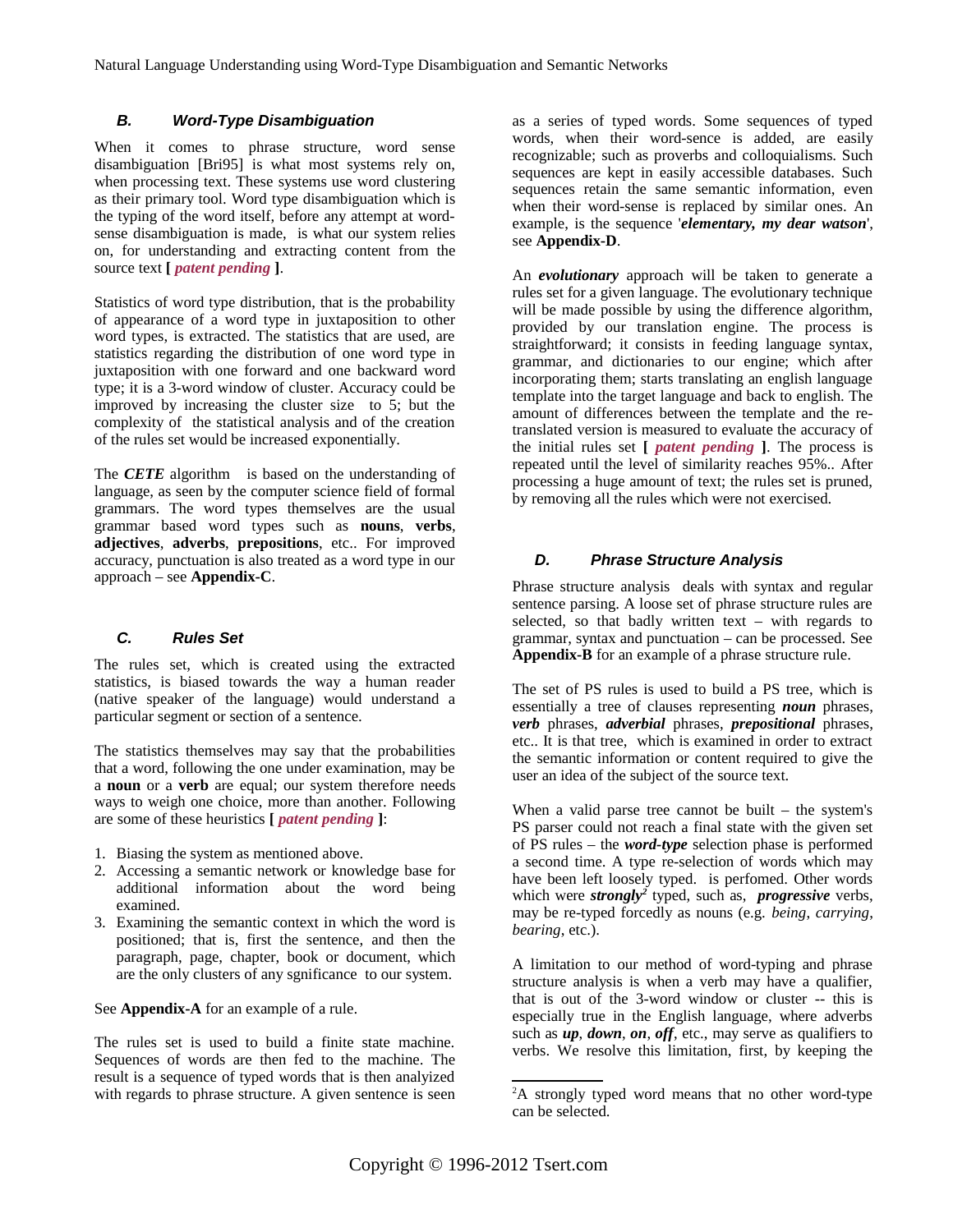qualifier (*adverb*) loosely typed; and while building the parse tree, by having the *qualifier* and the qualified *verb*, at the same level in the parse tree.

An advantage of our approach is the partial resolution of the understanding and translation of ambiguous sentences, sometime referred to as *gobbledegook*; a problem that copy&paste systems do not resolve --**See Appendix-C D**.

#### *E. NLP Heuristics*

Heuristics based on phrase structure analysis and natural language understanding are used to generate mathematical weights (numbers) which are used to rank the extracted words.

The most simple heuristic is to simply distinguish a *subject* from an *object* in a *sentence* clause – which is *elementary* grammar, see **Appendix-B**. Additional heuristics, such as recognizing and weighing *prepositional/conjunctive/adverbial* subjects and objects, as well as *noun* and *adjective* linkage, and *verb* and *adverb* linkage, is also done.

The significance of *prepositional subject* and *object* is based on language understanding. For example, in a sentence, such as '*Our Lady of Watsonville is a foot-high image of the Virgin Mary seen in the bark of an oak tree in Watsonville, California.*'; the words L*ady* and *Watsonville* have a semantic relation to each other; one, as the *subject* of the *prepositional* clause, and the other as its *object*. Language constructs which convey the concept of *subject*, such as prepositions like *of*, *about*, etc. are significant; they may lead to the extraction of the subject of the source text under analysis [ heuristics *patent pending* ].

These heuristics [ *patent pending* ] – *subject* and *object*, *verb* and *adverb*, *prepositional, conjunctive, and adverbial* subjects and objects – are specifically targeted towards the extraction of the particular concept/subject of a given piece of unstructured text. See [http://www.tsert.com/content-analysis.htm](http://www.tsert.com/content-analysis) for real-world examples.

Semantic content, extracted from just the structure of the parse tree – Phrase Structure (PS) Notion -- may not be enough to accurately point to the subject/concept of the source text. A knowledge base (*semantic network*), need to be accessed to modify the weights that were originally obtained. The ranking of the extracted words may then change according to the number and weight of the semantic links that the extracted words have to each other.

A simple example would be where the source text speaks of an engineer and his or her invention. The name of the engineer may be mentioned in every single sentence in the text, even though the subject of the page is the engineer's invention. With just a phrase structure analysis , the engineer's name, as a subject in many sentences, gets the highest weight [ heuristics *patent pending* ]. But, by subsequently accessing a semantic network, the engineer's invention may be seen as having more links to other words in the source text, thereby increasing its weight [ heuristsics *patent pending* ].

#### *F. Semantic Networks*

*Semantic relations were introduced in generative grammar during the mid-1960s and early 1970s ([Fil68], [Jac72], [Gru67]) as a way of classifying the arguments of natural language predicates into a closed set of participant types which were thought to have a special status in grammar(Eagles Central Secretariat).*

A semantic network is a collection of words that are linked together by examining the relations that they have with each other, and adding weights to these relations.

Artificial Intelligence (AI) Systems use sets of inference rules which are essentially a semantic network captured as a set of programmatic statements, usually written in LISP or PROLOG.

Our version of a semantic network is kept as a graph, consisting of vertices with weighted and typed links capturing a semantic notion. In our system, semantic networks are used to improve results of word-type and word-sense disambiguation.

Semantic notions can be classified in many forms depending on the area of endeavor, Natural Language Processing (NLP) and Translation being some of these areas. These classifications deal with semantic roles such as *agent* or *actor*, *patient*, *theme, etc.,* [Jac90], [Dow89], [San92b], [San93b]. The formalisms we selected are used in natural language understanding and translation.

#### *G. Web Search Engine*

When it comes to search engines, such as Web search engines; the use of our approach can ensure accurate results on practically every single query. By building a semantic network with relationships between keywords that are based in natural language, we avoid the statisticsbased problems having to do with keywords cooccurence, as stated in the problems section.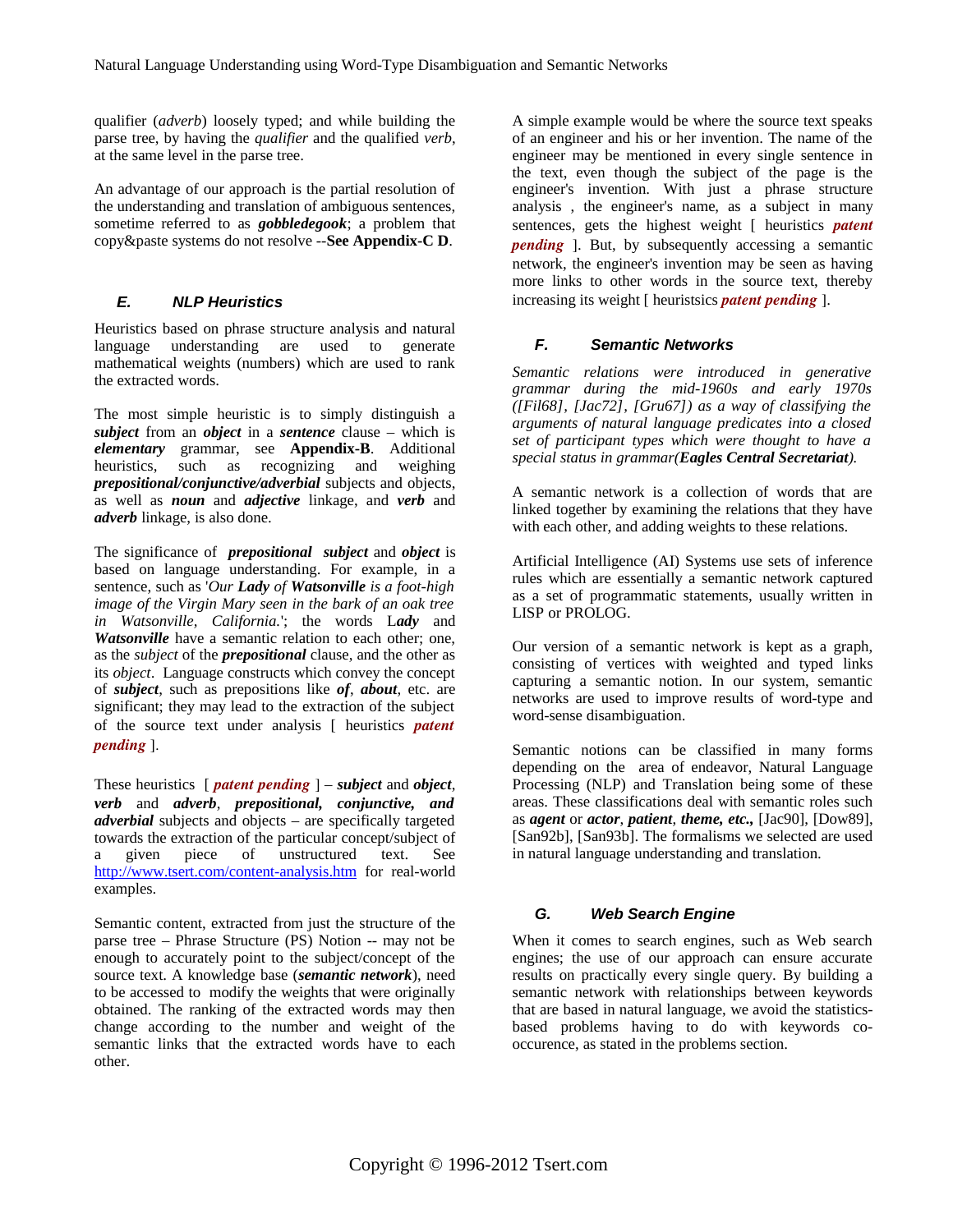#### *H. CETE Search Engine [ patent pending ]*

After building a semantic network with natural language relationships between keywords; our search engine will do the following:

#### **Indexing**

- 1. Index filename of documents.
- 2. Index keywords found in pages and documents.
- 3. Content analyze the unstructured text in the pages and documents, using our *NLP* approach.
- 4. Build signatures of every set of extracted keywords and their relationships. These signatures are called *semantic signatures [patent pending]*.
- 5. Build signatures of the path traversed, by every set of extracted keywords, in the semantic network. These signatures are called *network path signatures [patent pending]*.
- 6. Associate *semantic* and *network path* signatures with scanned pages and documents *[patent pending]*.

#### **Search Queries**

- 1. Make searches using *path-spec queries [patent pending]*.
- 2. Make searches using *keywords* only (i.e. clustering legacy way).
- 3. Make searches by traversing the semantic network looking for relationships between keywords.
- 4. Build a graph of the relationships between keywords (*semantic signatures*).
- 5. Extract *network path signatures* from these semantic network traversals.
- 6. Sort *network paths and semantic signatures [patent pending* for retrieval of scanned pages and documents.
- 7. Track user behaviour (desktop clicking, voice, eye movement, etc) to *modify* the *strength* of these *network paths*.
- 8. Return results by comparing the query signatures with the stored network path and semantic signatures *[patent pending].*
- 9. Return results just with the *strenghtened network paths* [*patent pending*] that refer to files that were deemed to satistfy users.
- 10. Build semantic *network path overlays [patent pending]* using the extracted paths for visual feedback; for example, a different color (e.g. heatcoded), depending on how satisfied, users were with the results of the query; or how strong the relationships between keywords, and the concepts to which they relate, are.
- 11. Build networks based on *path-spe***c** keywords that can be displayed to users interested, in what the collection of keywords they use, in specifying their file names, look like in a graph *[patent pending]*.

#### *I. Deciphering languages*

Our methodology can be used to decipher unknown languages; by using an iterative process of typing glyphs; to extract glyph sets and glyph modifiers.

The analysis is done on the provided data in order to identify group or set of glyphs, a group being a single glyph or a combination of glyphs. **Assumptions** about the language are left aside; even though a language might seem to be an alphabet based language, or related to a known language.

The statistical analysis is performed to extract positional probabilities, as previously mentioned; but, instead of using already known glyph sets, i.e. **words**; a single unitary glyph is used.. For alphabet-based languages, the unitary glyphs are the letters of the alphabet; for ideogrammic languages, the unitary glyphs are the visual elements constituting an ideogram.

The goal of the analysis is to extract any type of language structure or syntax (formal grammar-type syntax), based on the collection of glyphs, glyph sets, and modifiers. Once a structure has been extracted; then **context** information is **required**. Said context information is taken from the work of anthropologists, or/and by comparing the extracted structure with that of other known languages, which were **similarly analyzed**.

#### *J. DNA Analysis*

Our deciphering methodology can also be used in DNA analysis. The same processing is used in order to identify which constitients of DNA represent the glyphs, glyph sets and glyph modifiers of the DNA language. The statistics extracted should be able to say, whether the DNA codons or the bio-chemical components of the codons are the letters of the DNA alphabet. For example, methylated codons can be seen as accented letters or distinct letters. If the bio-chemical components of the codons are the letters; then, the codons themselves can be considered as words in the DNA language.

## **IV. Conclusion**

Our approach may not solve all natural language processing problems; but it does simplify and makes more accurate some of the work required to extract content from unstructured text.

Information retrieval, translation, content extraction, web search-engine construction, and natural language uderstanding of ambiguous text, such as jargon and specialized domain languages, are all improved using our approach.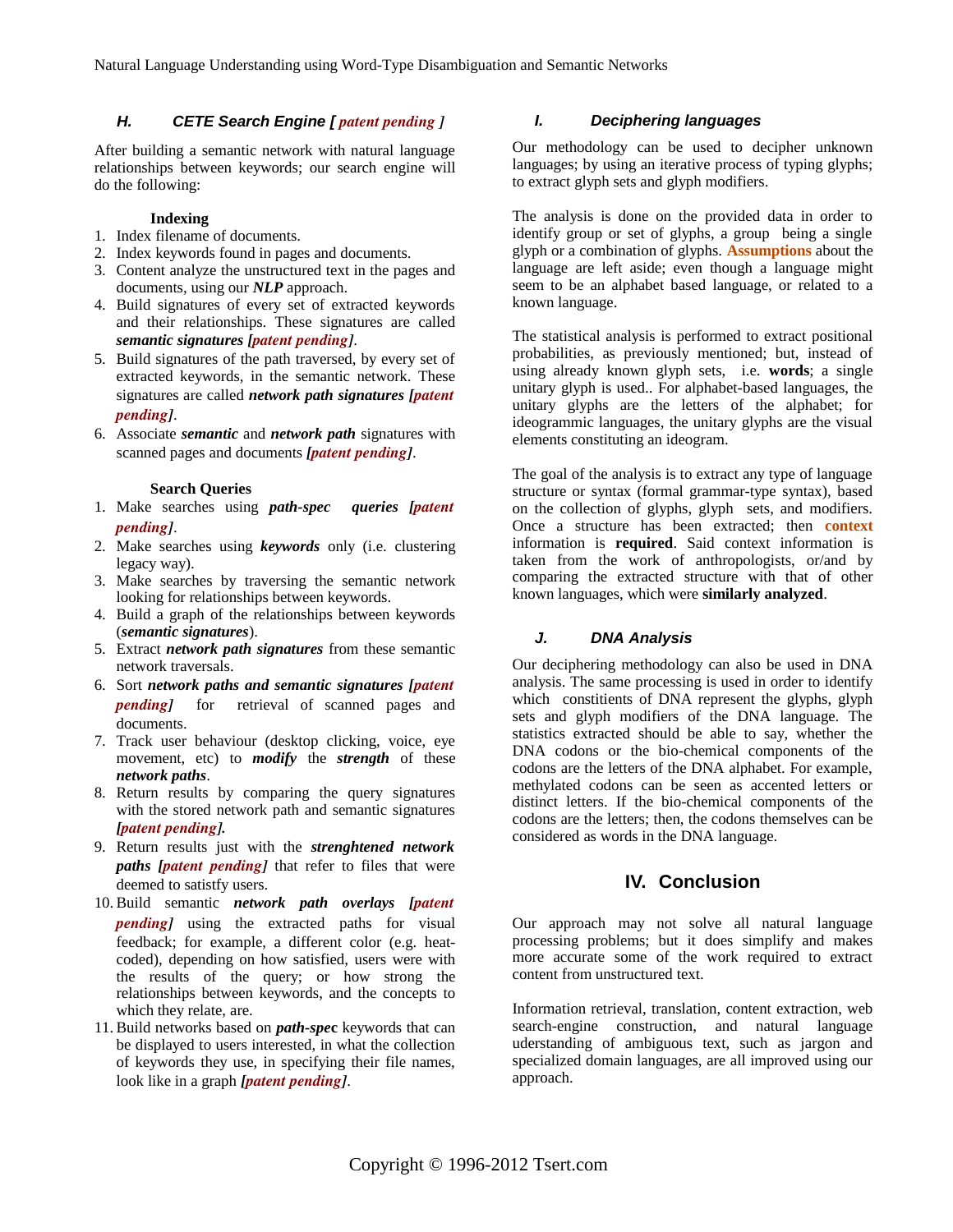Natural Language Understanding using Word-Type Disambiguation and Semantic Networks

## **V. Appendix A**

## *Rule*

<NODE use="PREV" restrict="T\_AllVerbs" absent="!T\_AllVerbs"> <RULE use="NEXT" tokens="T\_AnyAdverb" value="^(through)\$" step="continue" curPresent="T\_Prog" keepNext="T\_AnyAdverb"/> <RULE use="CUR" tokens="T\_AnyAdverb" value="^(through)\$" step="continue" keepCur="T\_AnyAdverb"/> <RULE use="CUR" tokens="T\_Adj" attr="num" nextPresent="T\_Noun" keepCur="T\_Adj"/> </NODE>

## *Explanation*

The above rule types a sequence of words, starting at one, which could be any type of verb, such as **have**, **be**, **modal**, **progressive**, and **non-modal** or **common**). It first examines the last word, and checks whether it is the adverb *through*, and whether the middle word can be a progressive verb, such as *being.* If a match occurs, then the last word is typed only as an **adverb;** if no match occurs, then the next rule is examined, and then the next. Rules can be skipped, so that the same 3-word window or cluster can be examined by several other rules.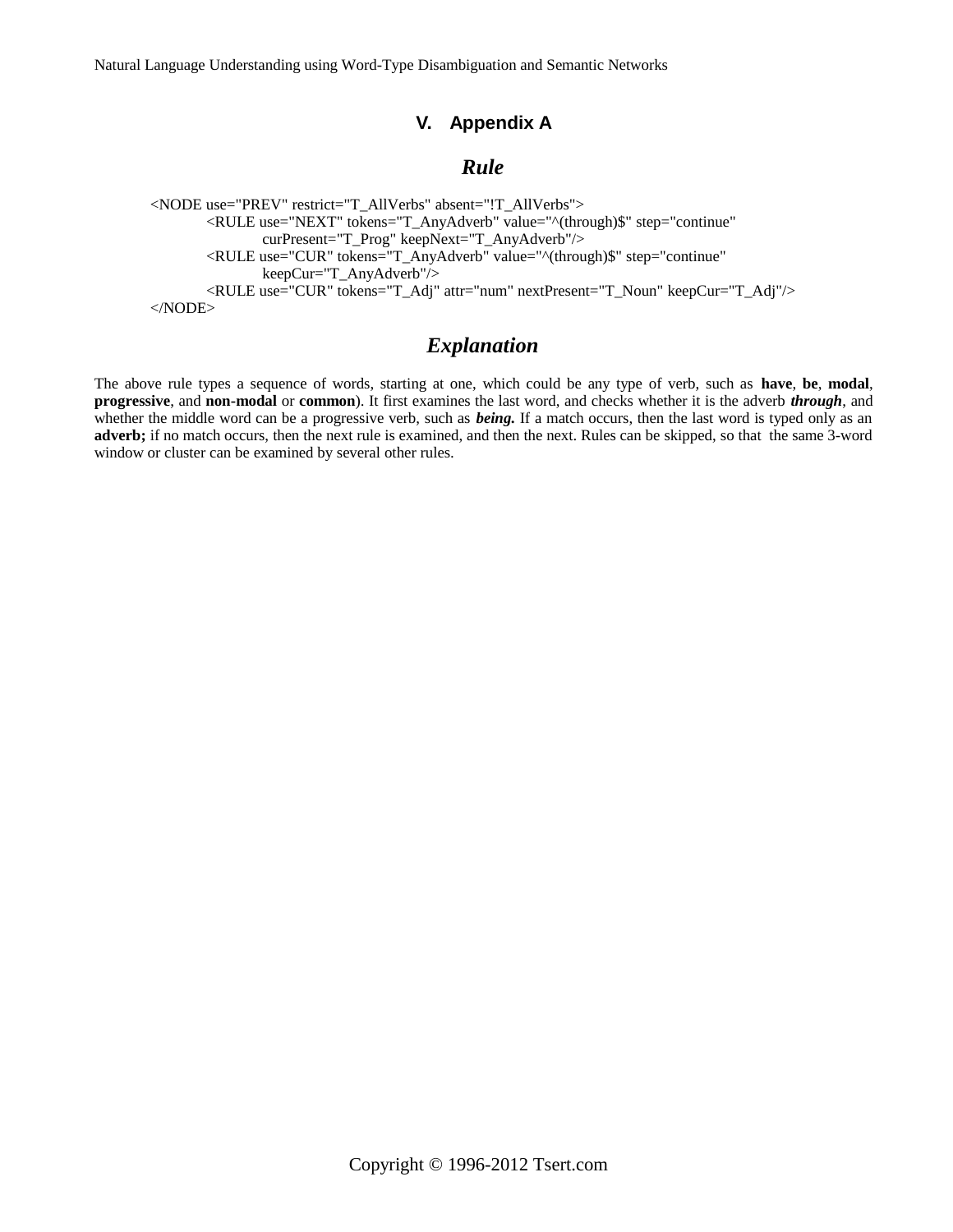Natural Language Understanding using Word-Type Disambiguation and Semantic Networks

## **VI. Appendix B**

## *Rule*

<NODE rule="PS\_Noun"> <RULE tokens="PS\_NounPhrase, PS\_Noun"/> <RULE tokens="PS\_NounPhrase"/> <RULE tokens="PS\_PronounPhrase"/> </NODE> <NODE rule="PS\_NounPhrase"> <RULE tokens="PS\_Np, PS\_PreposPhrase"/> <RULE tokens="PS\_Np, PS\_ConjuncPhrase"/> <RULE tokens="PS\_Np"/> </NODE>

## *Explanation*

The above rules are very simple; they simply specify the structure of a *Noun* phrase. A *Noun* phrase or clause is a sequence of words starting with a basic PS tree or clause, consisting of **noun, adjective,** and **determinant,** followed by a *conjunctive* or *prepositional* PS tree.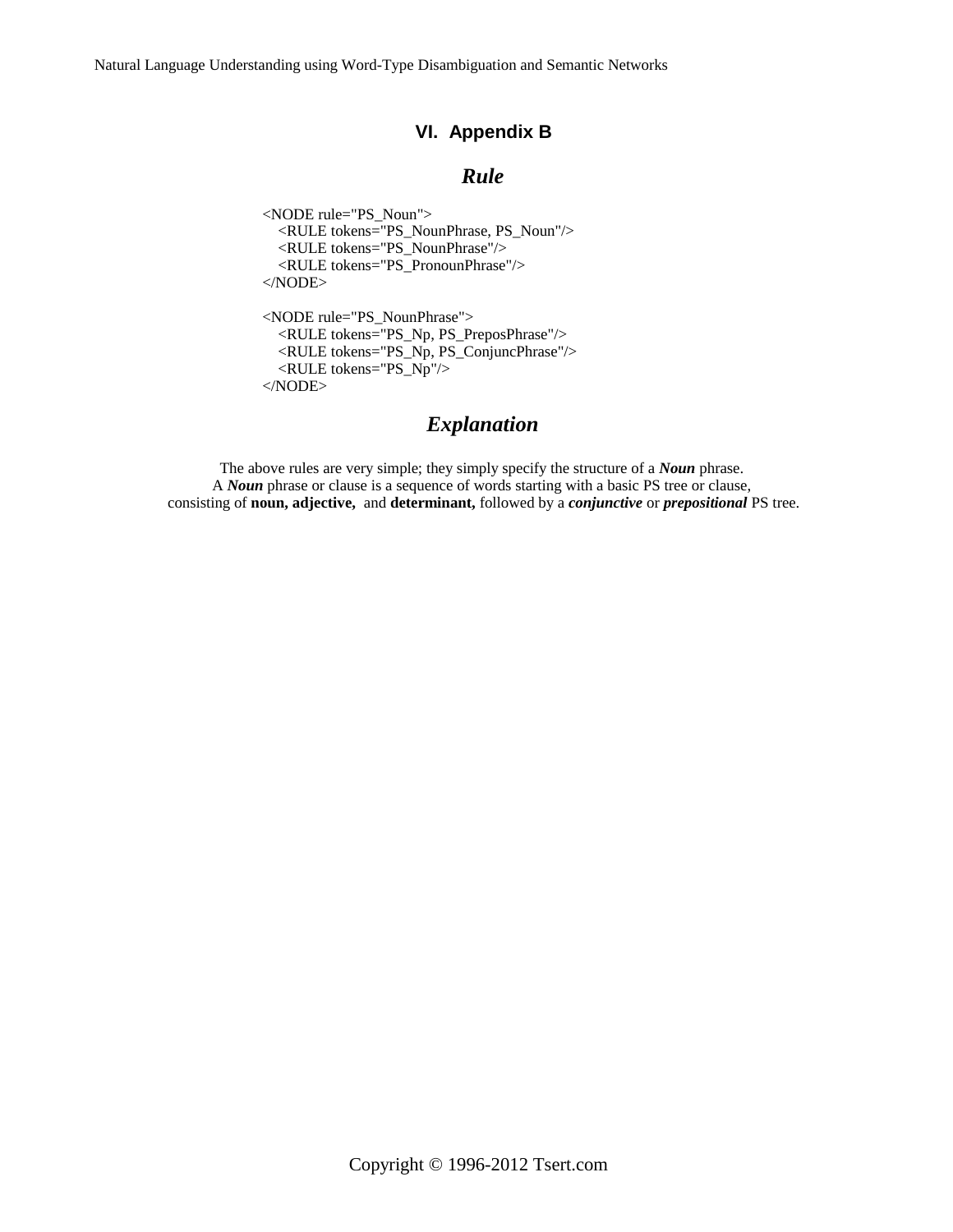Natural Language Understanding using Word-Type Disambiguation and Semantic Networks

#### **VII. Appendix C**

## *Text*

Blue shows light light emitted by doubly-ionized oxygen atoms. **Noun Verb Adj Noun Part Adverb Adj Noun Noun** Adj Noun Verb Noun Part Adverb Adj Noun Noun

Blues light shows light light emitted by doubly-ionized oxygen atoms. **Noun Adj Noun Verb Noun Part Adverb Adj Noun Noun.** Noun Verb Noun Adj Noun Part Adverb Adj Noun Noun.

The first likes like love were wonderful. **Det Adj Noun Adverb Noun Be Adj** Det Noun Verb Adverb Noun Be Adj

He writes still letters ... **Pron Verb Adj Noun** (without a network) **Pron Verb Adverb Noun** (with a network, if other words follow letters)

He writes still, letters ... **Pron Verb Adverb Noun**

House stills as you like it tills with water. **Noun Verb Conj Pron Verb Compl Noun Prepos Noun** Noun Verb Conj Pron Verb Compl Verb Prepos Noun Noun Noun Conj Pron Verb Compl Noun Prepos Noun Noun Noun Conj Pron Verb Compl Verb Prepos Noun

House stills , as you like it tills with water. **Noun Noun Conj Pron Verb Compl Noun Prepos Noun** Noun Noun Conj Pron Verb Compl Verb Prepos Noun Noun Verb Conj Pron Verb Compl Verb Prepos Noun

He will seem surprised still at his gall. **Pron Modal Verb Adj Adverb Prepos Adj Noun** Pron Modal Verb Adj Adj Prepos Adj Noun Pron Noun Verb Adj Adj Prepos Adj Noun

#### *Explanation*

The above examples indicate how a given sentence can be parsed; based on the extracted statistics that are part of our engine.

The use of elementary school grammar-like parsing leads to a parsed sentence, which may or may not be correct, The parsing itself *cannot be used to gauge*, whether or not, the sentence is a *correct one semantically*.